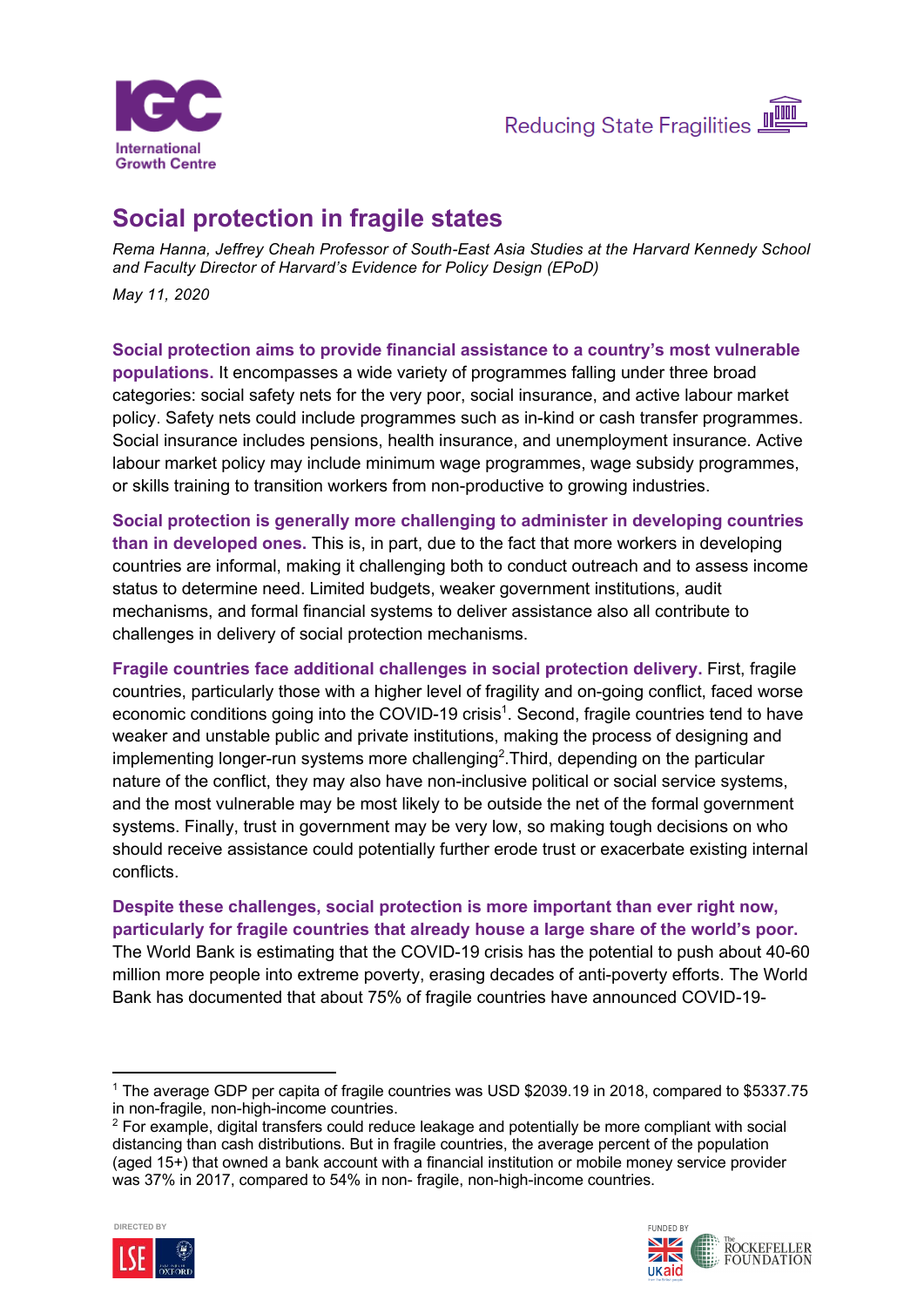related social protection efforts<sup>3</sup>. But, even larger-scale social assistance spending, as well as policies to ensure stable food systems, are needed to help prevent humanitarian disaster.

**How should social protection be expanded in fragile countries?** Looking at the 49 countries defined by DFID as having high, moderate, or low levels of fragility in 2017, there is a large amount of diversity in income levels, level of conflict, institutional structures, and social assistance spending. One must assess the individual needs of different countries in structuring the design of assistance programmes, as well as their different capacities for financing and delivery of programmes. Nonetheless, we offer a few discussion points to structure these needs assessments:

- **Determine whether you first need relief efforts, and then further develop social protection programmes to address longer-run economic recession:**
	- This is not a normal recession—given public health concerns, about a third of fragile countries have implemented some form of lockdown during this crisis period, shutting down large portions of the economy. While many countries have re-opened, the nature of this conflict may mean that countries need to quickly disburse emergency relief measures (e.g., emergency food distributions, a temporary universal cash transfer) if some forms of lockdowns are re-introduced.
	- Once the immediate need is met, broader, longer-run policies can also be quickly introduced to help provide income support to the newly vulnerable, help transition workers from economically weak job sectors to potentially important new sectors, etc.
- **Utilise existing programmes when you are able to:** There is often a desire to introduce new social programmes, given the known challenges and weakness in existing structures. However, designing and launching new programmes during an emergency—bringing people together to design the programme, hiring and training local staff, creating the right community engagement around the programme—may be challenging given the public health need to minimise travel and gatherings. Take stock of existing programmes, despite their imperfections, and determine what kinds of simple changes can be made to improve and expand them. For example, one might increase the amount disbursed in current cash transfer programmes and/or expand eligibility to a larger group of individuals through more flexible targeting systems (discussed below). Similarly, given that elderly households are particularly vulnerable and need to practice greater social distancing, topping up pension accounts and reducing the age of access may help funnel assistance to these groups.
- **Understand that the newly vulnerable may be different and may, therefore, need different programmes to maintain a basic standard of living:** Many of the vulnerable are traditionally located in remote, rural villages, and social assistance has often been geographically targeted to these areas. For many programmes worldwide, transfers provide small top-ups to existing consumption. But, COVID-19 may disproportionally affect urban areas, given higher levels of international travel exposure, population density, and more strongly enforced stay-at-home or lockdown policies. Many of the newly vulnerable may come from the urban, middle class, who

<sup>3</sup> Countries with high fragility levels are less likely to have implemented COVID-19 related social protection expansions (58%) than those with moderate (93%) or low (81%) fragility.



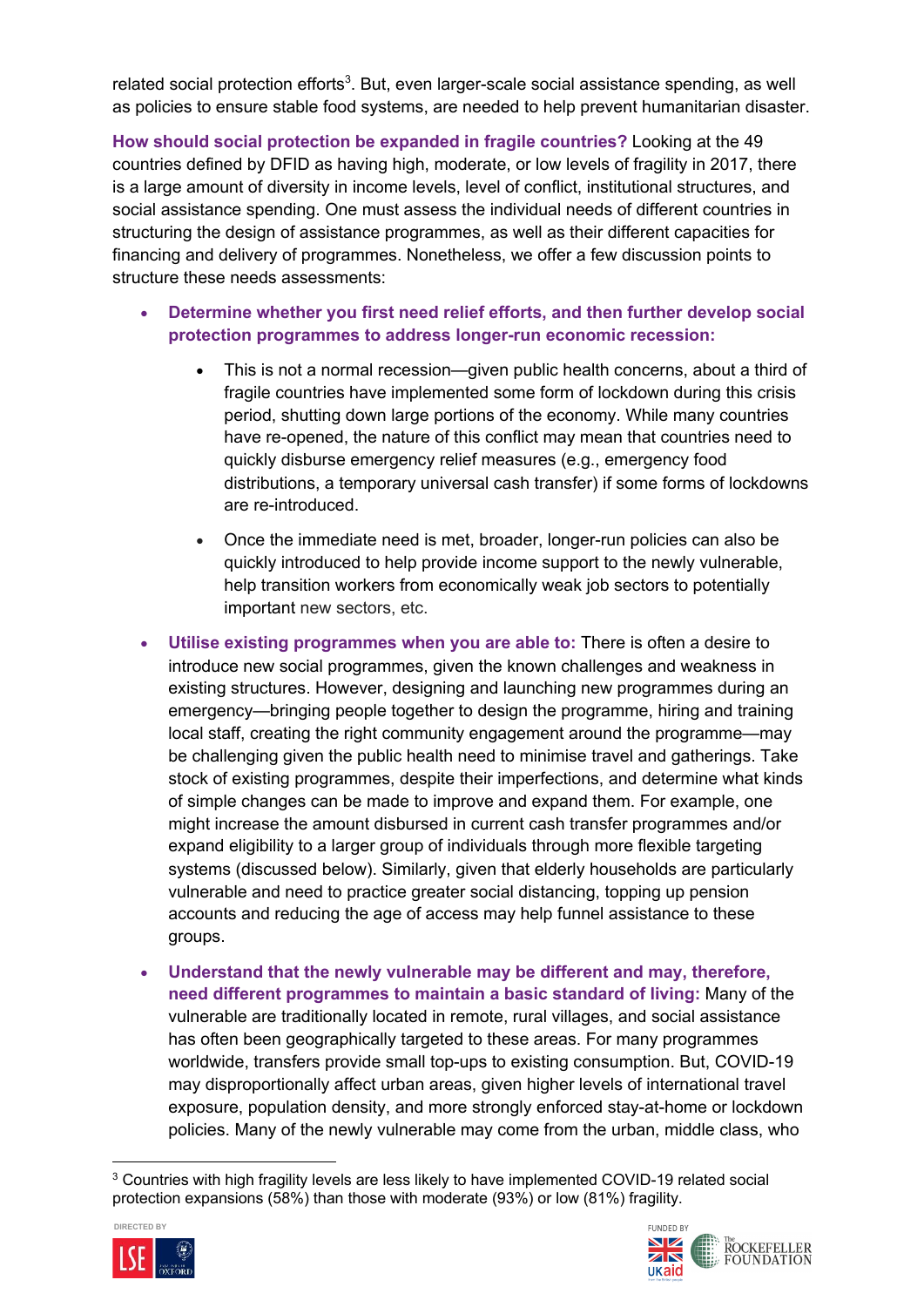may not necessarily have accessed social protection programmes before. With nearly half of the population of fragile countries located in urban areas, this may comprise a large share of the newly vulnerable. Given housing and urban food costs, the transfer level needed to provide a basic standard of living may be higher than in traditional programmes that target those engaged in rural agriculture. Thus, if they do not exist, new programmes for the urban working class may be of high priority to launch.

- **Introduce flexible targeting systems to increase access:** Many transfer programmes rely on infrequently conducted proxy-means tests to determine eligibility for social assistance. These methods, while not perfect, are not necessarily bad for identifying the systematic poor for long-run assistance. However, they are not good at quickly capturing those who have recently experienced an income shock. Given the extent of the crisis, prioritising the reduction of exclusion error over inclusion error may be important. Short-run universal systems—or universal within geographically targeted areas—may be necessary if a large enough fraction needs social assistance and financing permits; this may be particularly true in conflict areas where the most vulnerable may be left out of targeting systems. For many fragile countries, particularly middle-income countries, targeting assistance through more flexible systems—such as community targeting, on-demand systems, or administrative datasets (e.g., phone records, electricity records)—could help improve access.
- **Ensure sufficient financing ability for a protracted shock:**
	- There is a lot of uncertainty regarding the pandemic, but most economists would agree that we are in for a protracted and potentially quite severe economic recession. In 2018, fragile countries spent on average about 1.38% of GDP on social safety net programmes. This will need to be greatly increased, at a time when governments are also experiencing reduced tax collection and have increased health spending needs. (For context, the U.S. has spent at least about 10% of GDP on the economic stimulus).
	- In determining their levels of fiscal spending, countries need to balance tax policies to provide relief to businesses, but also ensure sufficient fiscal space to provide needed assistance throughout the crisis. Ensuring macroeconomic stability is also important, meaning that inflationary financing of public deficits should also be minimised.
	- There is an important role for the international community. The annual level of ODI is roughly 26% the level of tax revenue collected in fragile countries (compared to 2.3% in non-fragile, non-high-income countries). Increased foreign assistance may be necessary to make up for reduced tax collections and increased social protection needs.
- Ensure effective food systems<sup>4</sup>: Cash transfers and other forms of assistance may not be enough if agricultural systems and markets break down. Importantly, farmers may need cash assistance prior to planting to ensure adequate food supplies, especially if local banks and moneylenders are financially constrained due to the

<sup>4</sup> Note that the average percent of employment in agriculture is 43% in fragile countries, versus 27% in non-fragile, non-high-income countries—this underscores the importance of ensuring functioning agricultural systems in maintaining livelihoods in fragile countries.